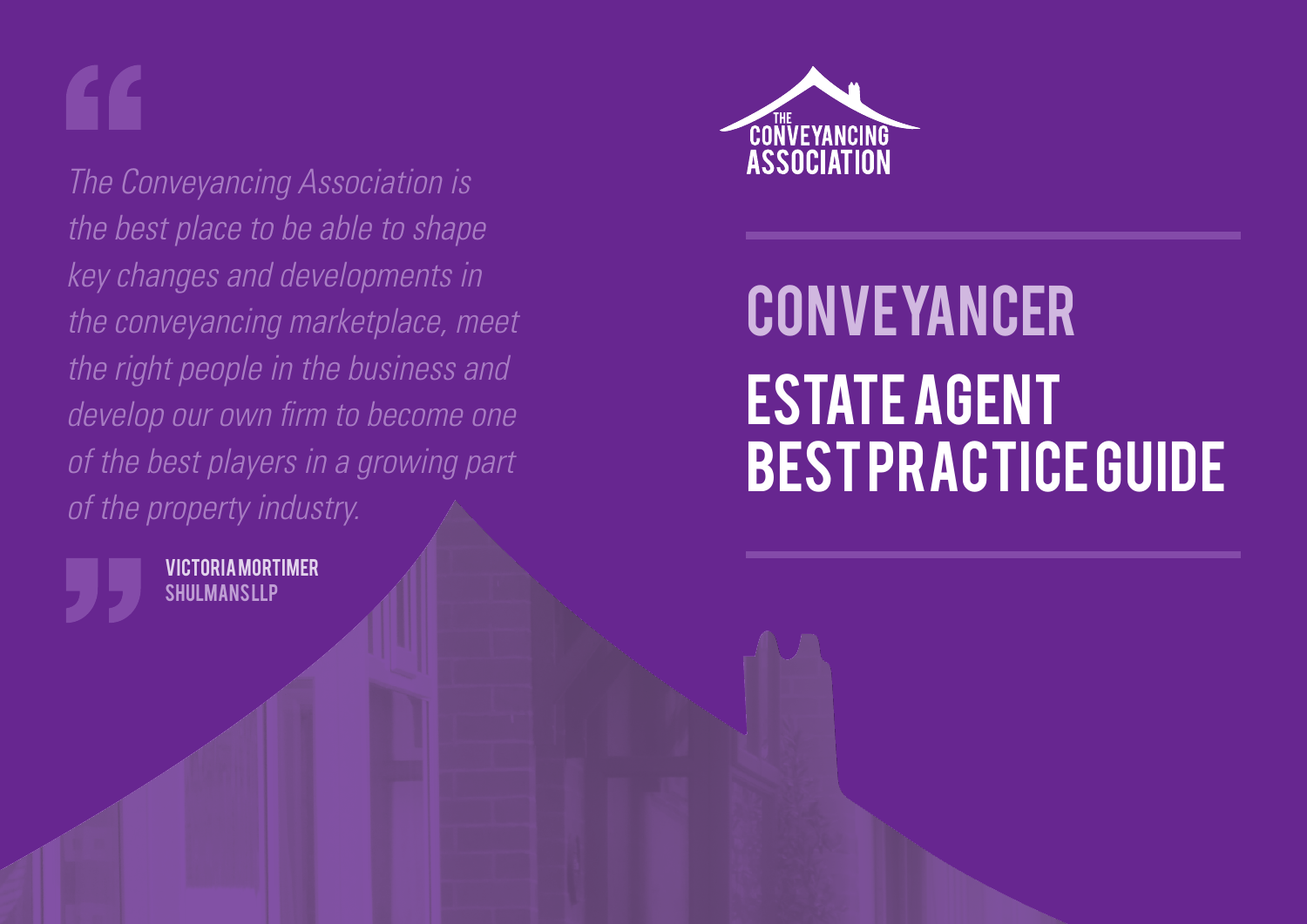This Best Practice Guide has been formulated as a result of the experience of Conveyancing Association members in dealing with estate agents colleagues in the industry. Whilst not mandatory, it brings together what the Conveyancing Association believes is a sensible and measured approach in helping to improve communications for the benefit of all concerned. The Association is delighted to be continuing to play a part in building a common sense approach to conveyancing and through publishing this Best Practice we hope that members and their estate agent colleagues will be able to help improve the conveyancing journey for all clients.

Eddie Goldsmith Chairman of the Conveyancing Association



### **INTRODUCTION**



The Conveyancing Association is keen to promote good working practices between conveyancers and estate agents. The purpose of this Best Practice is to outline those practices and procedures that would assist and potentially improve both the client's and the estate agent's understanding of the conveyancing process by increasing communication between all parties in relation to sale and purchase property transactions.

The Best Practice Guide demonstrates the commitment of Conveyancing Association members to work with all parties to improve the conveyancing process and experience. The following Best Practice does not impact on our ability to always act in our client's best interests and follow express instructions, but has the potential to improve upon the requirement for accurate information provided in a format that is appropriate and time effective for all parties.

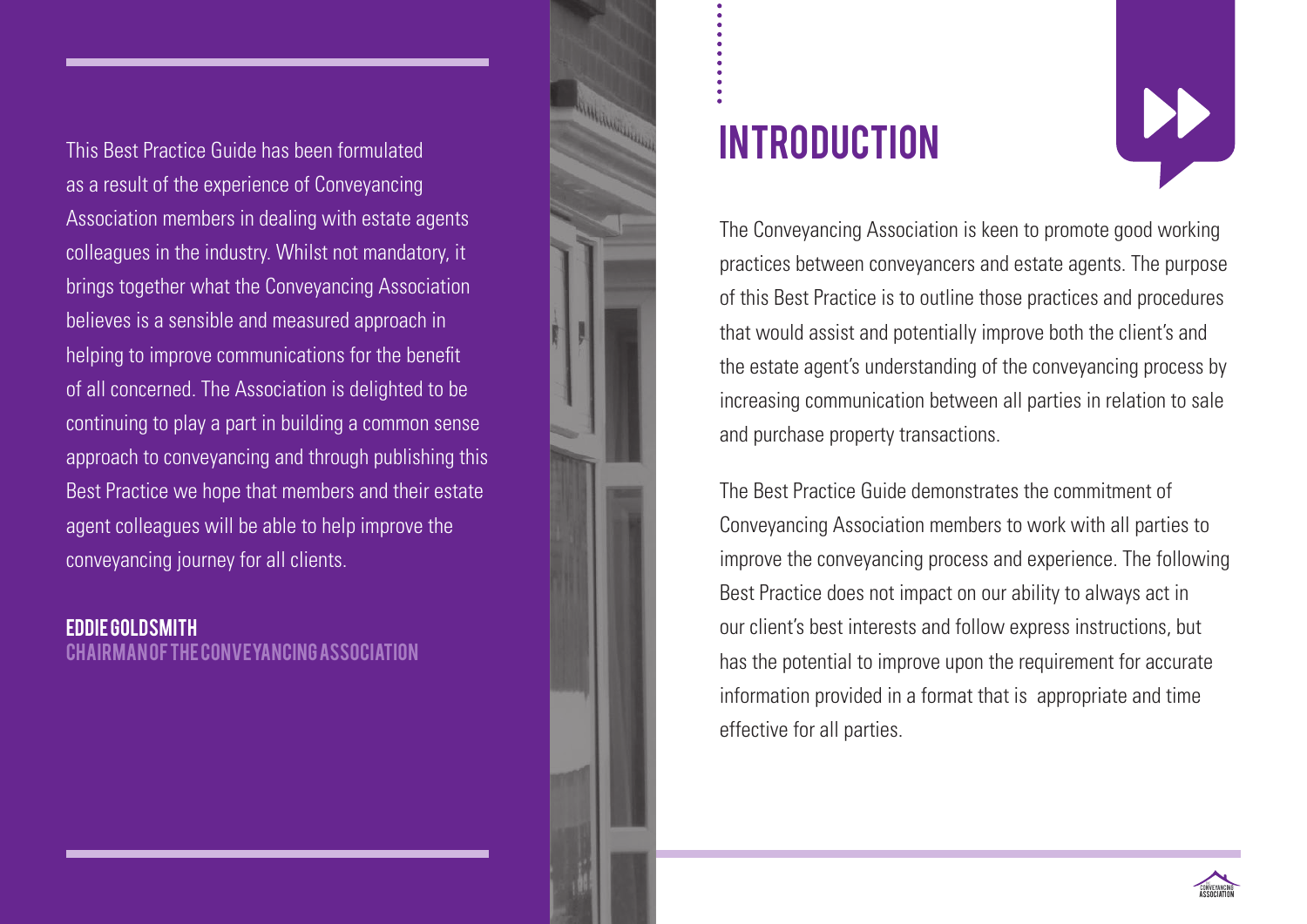### **COMMUNICATION**



#### *Structured Progress Calls*

Phone call to the estate agent from the conveyancer at least once weekly at pre-agreed times with an accurate update on the progress of all transactions.

This is a general guideline and in cases which have become difficult, protracted or where exchange of contracts is imminent, additional communication will be required.

#### *Weekly Updates*

Emailed weekly updates of the progress of all transactions, with succinct information as to the progress of the transaction and proposed dates for exchange of contracts where possible.

The communication exchange will specify any outstanding information in an attempt to engage all parties on the information that is required to progress the transaction.

### *Returned Telephone Calls and Emails*

Both parties to agree timescales for the return of voicemails and emails.

Case Tracking Facility – Estate agent access to the conveyancer's Online Case Tracking System (if available) – with appropriate agreement that this system is kept up to date.

Chain Details – to facilitate the co-ordination of the chain, to be provided by the estate agent to the conveyancer.